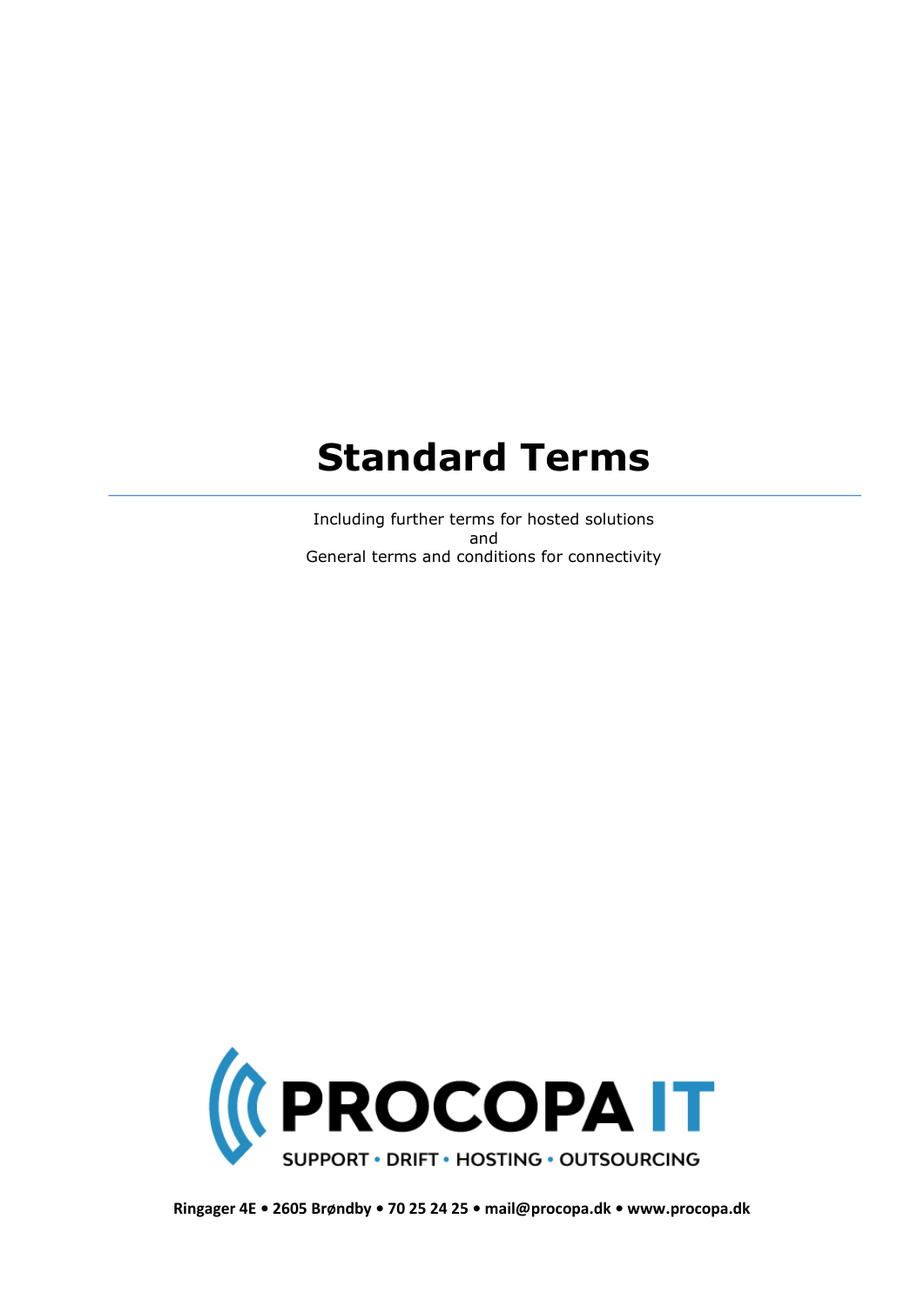### **Table of content**

| 1  |                |  |  |
|----|----------------|--|--|
| 2  |                |  |  |
| 3  |                |  |  |
|    |                |  |  |
| 4  |                |  |  |
| 5  |                |  |  |
| 6  |                |  |  |
| 7  |                |  |  |
| 8  |                |  |  |
| 9  |                |  |  |
|    |                |  |  |
| 10 |                |  |  |
| 11 |                |  |  |
| 12 |                |  |  |
|    | 12.1           |  |  |
|    | 12.2           |  |  |
|    | 12.3<br>12.4   |  |  |
|    | 12.5           |  |  |
|    | 12.6           |  |  |
|    | 12.7           |  |  |
|    | 12.8           |  |  |
|    | 12.9           |  |  |
|    | 12.10          |  |  |
|    | 12.11          |  |  |
|    | 12.12          |  |  |
|    | 12.13          |  |  |
|    | 12.14<br>12.15 |  |  |
|    | 12.16          |  |  |
|    | 12.17          |  |  |
|    | 12.18          |  |  |
|    | 12.19          |  |  |
|    | 12.20          |  |  |
|    | 12.21          |  |  |
|    | 12.22          |  |  |
|    | 12.23          |  |  |
|    | 12.24          |  |  |
| 13 |                |  |  |
|    | 13.1           |  |  |
|    | 13.2<br>13.3   |  |  |
|    | 13.4           |  |  |
|    | 13.5           |  |  |
|    | 13.6           |  |  |
|    | 13.7           |  |  |
|    | 13.8           |  |  |
|    | 13.9           |  |  |
|    | 13.10          |  |  |
|    | 13.11          |  |  |
|    | 13.12          |  |  |
|    | 13.13          |  |  |
|    | 13.14<br>13.15 |  |  |
|    | 13.16          |  |  |
|    | 13.17          |  |  |
|    | 13.18          |  |  |
|    | 13.19          |  |  |
|    | 13.20          |  |  |

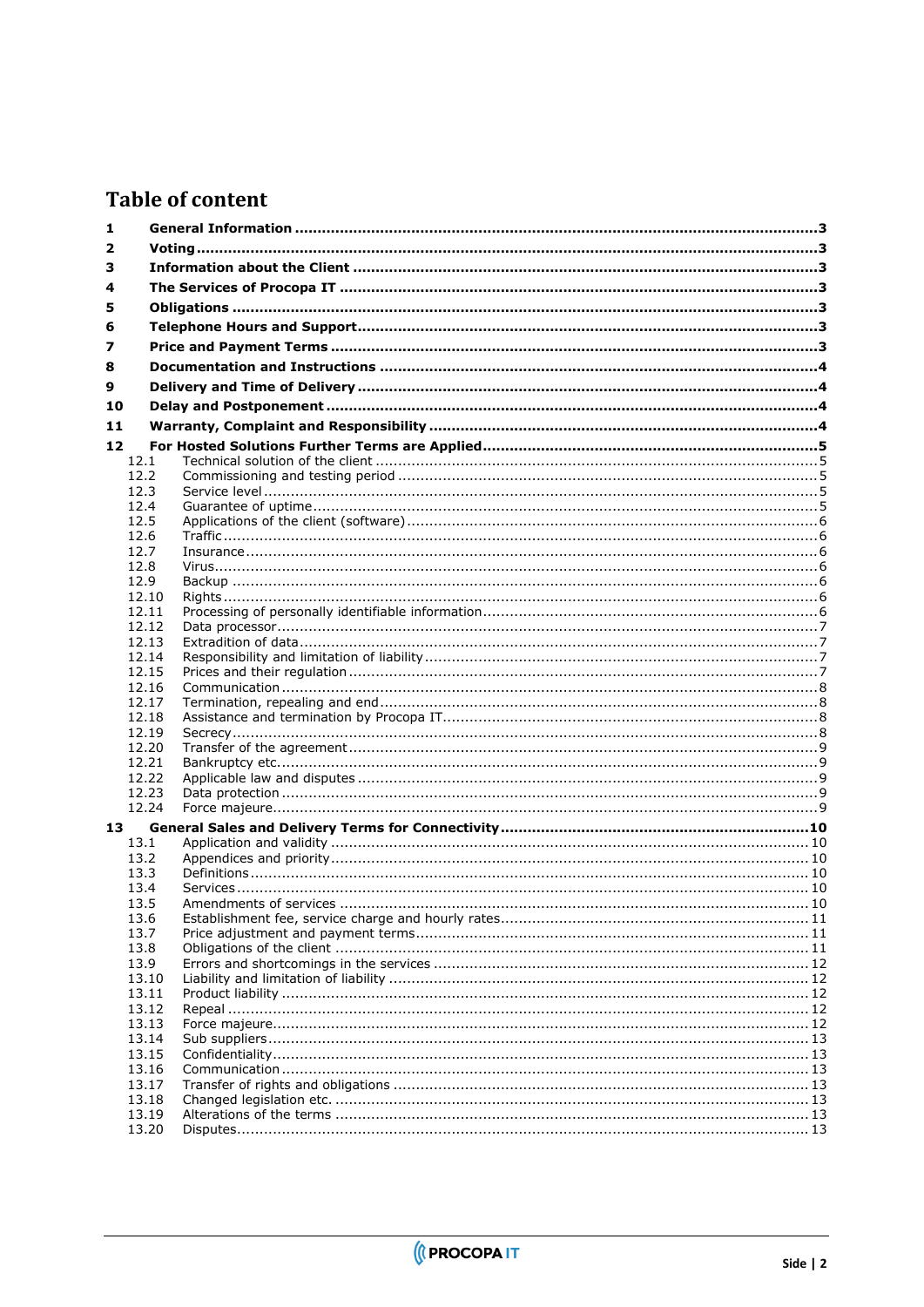### <span id="page-2-0"></span>**1 General Information**

Procopa IT offers a wide range of services and maintenance of servers, hardware and software with the following terms:

# <span id="page-2-1"></span>**2 Voting**

These terms are voted when they have been enclosed with a proposition, order agreement or service agreement from Procopa IT, when the client has accepted the proposition or if the terms are accepted otherwise by the client. If anything else is listed in the proposition, order agreement, service agreement or is agreed on afterwards it prevails these terms.

### <span id="page-2-2"></span>**3 Information about the Client**

The client is bound to communicate in writing to Procopa IT about any later alterations of the client' name, address, person of contact and the like. Procopa IT is not responsible for delays due to the client not communicating any alterations to Procopa IT and messages from Procopa IT, and therefore does not reach the client due to the lack of communication from the client about alterations of the client's name, address and the like. If the client as a result of this does not pay in time, it does not exempt the client from paying the late fee and interest.

### <span id="page-2-3"></span>**4 The Services of Procopa IT**

Hardware and software that Procopa IT are going to deliver to the client is enrolled in the proposition. Unless anything else expressly is written in the proposition, the provisioning and instillation at the client are not included in the services of Procopa IT. The number of consultant hours in the proposition is estimated unless anything else is expressly stated.

### <span id="page-2-4"></span>**5 Obligations**

Procopa IT is at any time obligated to fulfill the agreed upon services according good IT customs. The client is obligated to contribute the necessary resources for Procopa IT to meet the agreements. The client has to provide the following for Procopa IT can solve the accepted assignment at the clients:

- Electricity
- Access to the internet
- Workplace
- Complete backup before the employees of Procopa IT gets access to the IT systems of the client
- A virus free and malware free IT environment
- All necessary licenses
- Physical access to the facilities of the client
- <span id="page-2-5"></span>• Necessary documentation of the structure of the IT environment of the client

### **6 Telephone Hours and Support**

Procopa IT has regular telephone hours all weekdays from 08:00 to 17:00.

All inquiries which does not regard subjects that Procopa IT is responsible for Procopa IT bills the client by Procopa IT usual hourly rate.

<span id="page-2-6"></span>Procopa IT can refer the receipt and reply of support questions to e-mail, FAQ or electronic helpdesk.

# **7 Price and Payment Terms**

The price for Procopa IT´ services consists of a monthly basic amount and payment for the extra acquisitions the client made.

Is the hourly fee is not agreed upon, Procopa IT will charge the usual hourly rate on the time of delivery.

In addition to the agreed price Procopa IT is justified to charge for:

a) Software and hardware updates that are necessary to solve the task and unknown to Procopa IT.

b) Work that is performed outside of regular office hours, which is the weekends, public holiday and regular workdays after regular office hours at 8.00 – 17.00.

After 17.00 and before 20.00 on all workdays the client pays an extra fee of 50% compared to the agreed hourly price.

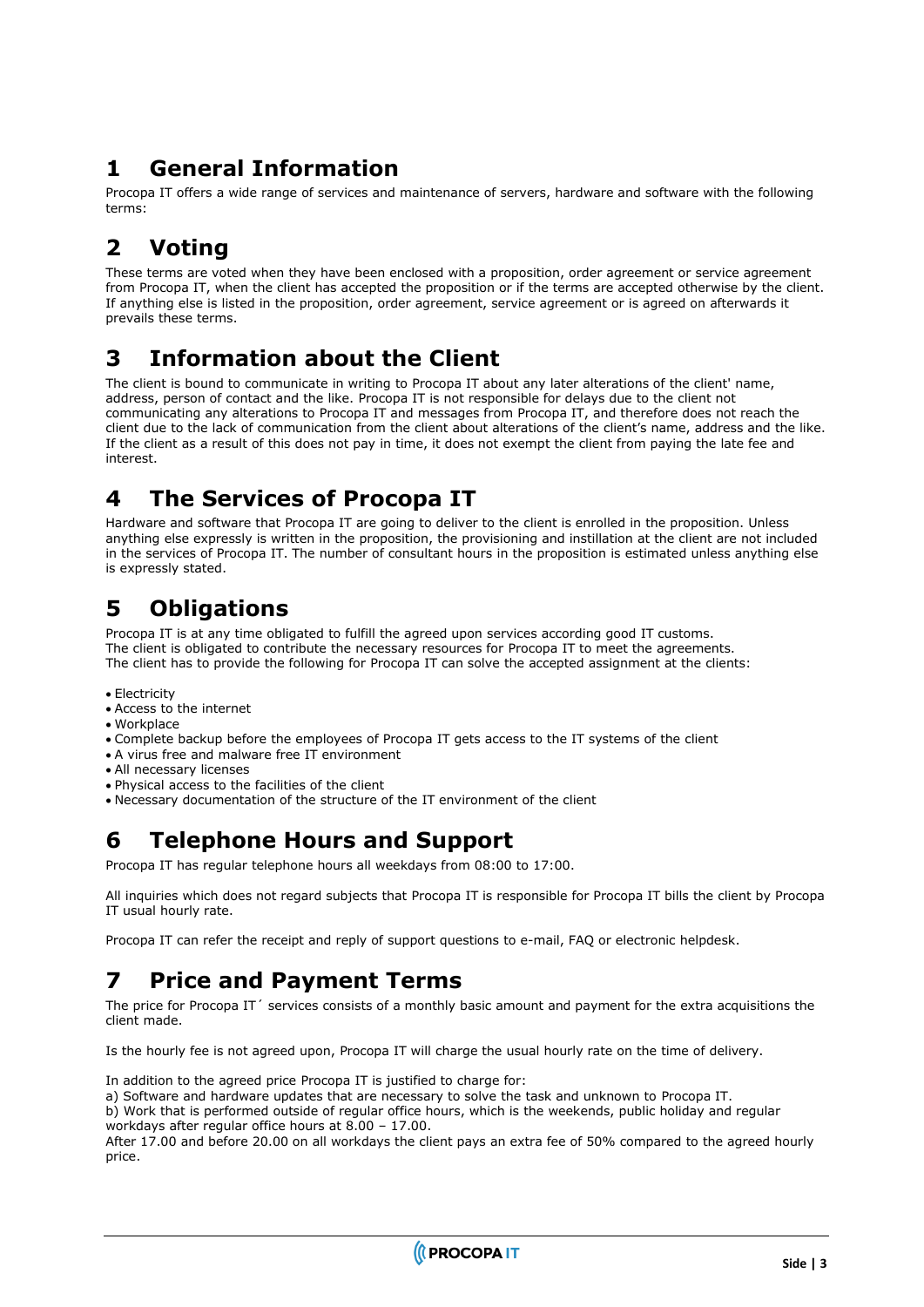Between 20.00 – 08.00 on all workdays the client pays an extra fee of 100% compared to the agreed hourly price. If Procopa IT has to perform the service on public holidays or in the weekends the client pays an extra fee of 100% compared to the agreed hourly price.

c) Driving to and from the client is charges 5 kr. Pr. Km.

d) Accompaniments that is necessary for the solution of the assignment and which the client is not in position of e) Expenses for the client

Services delivered from Procopa IT which are not included in the agreement or the agreed level of service, Procopa IT charges the client according to the anytime applicable hourly prices and other rates.

Procopa IT hold the right to charge the client weekly. The payment conditions are 8 days net.

If the client does not pay in time, Procopa IT will ascribe interests from the due date of the invoice.

The interest is calculated from the payment date with 2% per initiated month.

The interest invoice is printed once a month. In supplement Procopa IT can claim payment of late fees, collection fees and other expenses. The late fee is kr. 250,00.

### <span id="page-3-0"></span>**8 Documentation and Instructions**

Procopa IT only prepares documentation for performed services if it is contained in the proposition. Procopa IT provides instructions in updates and newly purchased hard- and software, if it is contained in the proposition.

### <span id="page-3-1"></span>**9 Delivery and Time of Delivery**

If the place of delivery is not agreed upon, the delivery will happen as follows:

Hard- and software is delivered at the client's. Procopa IT decides where the services of the consultant is delivered.

If the time of delivery is not agreed upon any part can, at a warning of 7 weekdays, ask / demand delivery. Delivery is at latest at the time where Procopa IT per e-mail notice the client that the assignment is solved and that the delivered hard- and software works as ordered by the client. For consultancy tasks the delivery has happened at the time the task is solved.

### <span id="page-3-2"></span>**10 Delay and Postponement**

Is the delay caused by circumstances by Procopa IT the client is solemnly justified to get a postponement of the payment to Procopa IT equivalent to the duration of the delay.

Is the delay caused by circumstances by the client Procopa IT has the right to demand additional payment for the disadvantages the delay causes Procopa IT. Procopa IT is also entitled to postpone the delivery until Procopa IT got the necessary time to solve the agreed task. Alternatively, Procopa IT can terminate the agreement and claim compensation.

### <span id="page-3-3"></span>**11 Warranty, Complaint and Responsibility**

Procopa IT only provides warranty on an assignment if it expressly is stated in the proposition. Is the producer of the hardware providing warranty on the hardware to Procopa IT, Procopa IT will transfer the warranty to the client on the terms of the supplier.

If the client wants to make the warranty applicable, the client has to contact the supplier, unless the client at usual hourly payment asks Procopa IT to do it. When Procopa IT has noticed the client about a delivery been finished, the client has to examine the delivery and make sure that it is as agreed. If the client does not agree that the delivery is as agreed the client immediately has to notice Procopa IT about it.

Notification of defects has got to be notices to Procopa IT at the latest a week after the delivery. At reporting of deficiencies, the client has to as accurately as possible give a detailed written description of the problem. Procopa IT begins the rectification of deficiencies within a reasonable time after the receipt of a adequate complaint from the client. At inadequate service Procopa IT can choose among – within reasonable term

- a) To correct the inadequate service or
- b) To redeliver
- c) To grant proportionately refusal in the price of the inadequate service

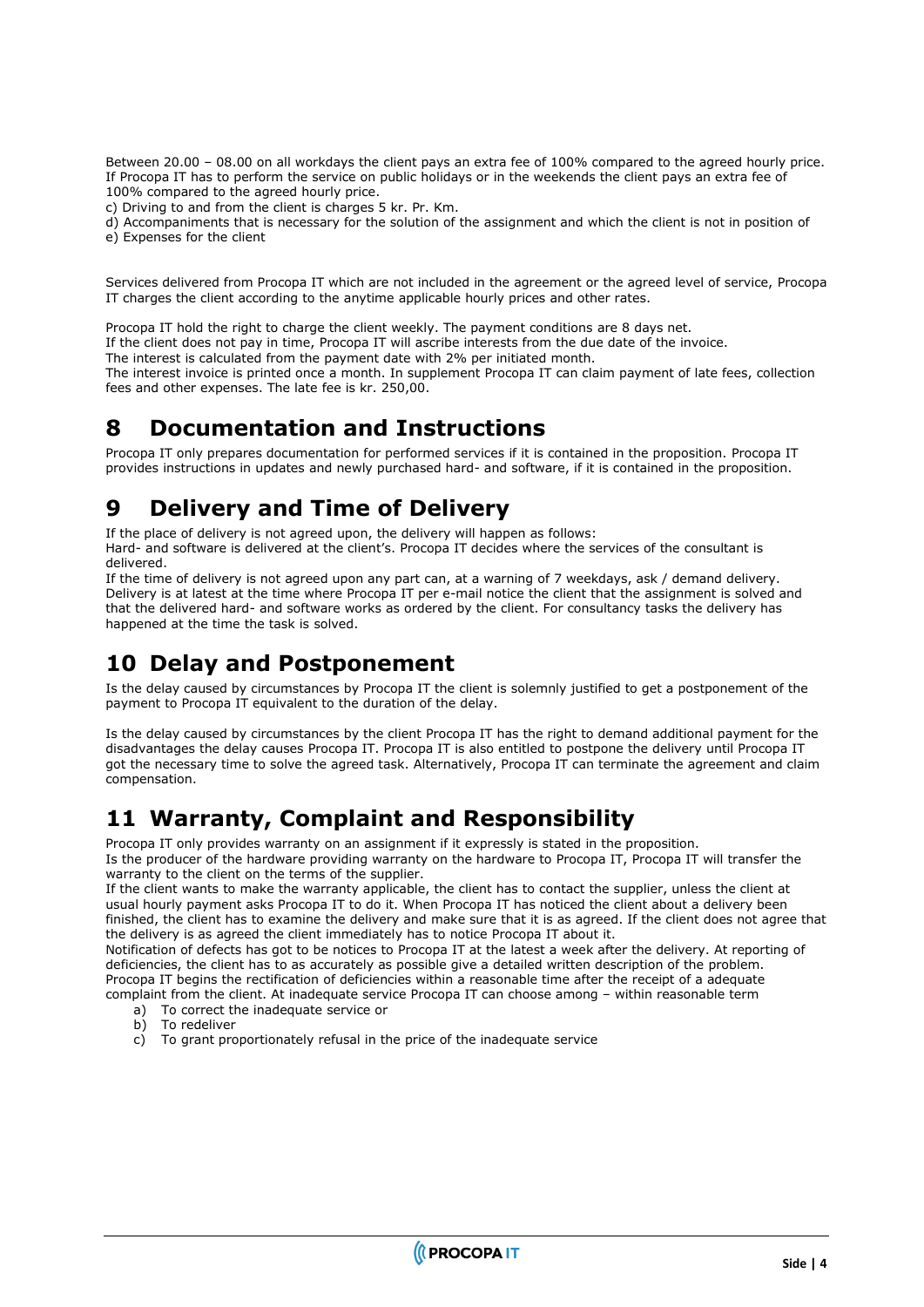### <span id="page-4-0"></span>**12 For Hosted Solutions Further Terms are Applied**

#### <span id="page-4-1"></span>**12.1 Technical solution of the client**

If there is not agreed upon a special technical solution for the client, Procopa IT delivers a standard technical solution, which is capable of hosting and run the applications and domains the client has stated at the conclusion of the agreement and that appears from an invoice or order confirmation from Procopa IT.

Does Procopa IT have prepared a special technical solution, which has been accepted by the client, Procopa IT delivers the, in the technical solution mentioned, services on the, in the technical solution mentioned, terms. Moreover, these terms apply.

Unless anything else expressly is stated in the technical solution Procopa IT owns all hardware units and server licenses, which are used to deliver the solution.

In the technical solution includes hardware and operating system as standards. The operating system is the software used to control the hardware.

#### <span id="page-4-2"></span>**12.2 Commissioning and testing period**

Establishment and commissioning of the technical solution is launched when the client has payed the first invoice.

The first 30 days after the client gets access / prompt to the technical solution is a testing period. In the testing period the uptime and up response warranties does not apply.

In the testing period both parts control the technical solution for hardware errors and obstacles to fulfill the agreed service- and quality goals, if such are agreed upon.

The testing period end after the 30 days, if there have not been any unclarified circumstances in the testing period, which

- Directly prevents the client's use of the technical solution,
- Compromises the safety standards or
- Makes the agreed service goals and quality goals impossible.

If necessary the testing periods is prolonged with 7 weekdays intervals, until there is not any more unclarified circumstances and the client has normal use of the technical solution.

#### <span id="page-4-3"></span>**12.3 Service level**

The client is entitled to the service level, which separately has been agreed with the client (Service agreement), including support, uptime and response time. Is there not a service level, the client is entitled to the standard service level of Procopa IT, which is stated in these terms.

#### <span id="page-4-4"></span>**12.4 Guarantee of uptime**

Procopa IT guarantees that Procopa IT internal network and infrastructure is up and in operation 99,5 % of the time measured on an ongoing period of 24 hours – 7 days a week one calendar month at a time.

Procopa IT guarantees that Procopa IT begins error correction on the client's servers according to the at any time applicable standard SLA.

Unless anything else is agreed (Service agreement) Procopa IT do not conduct error correction on the client's server.

In the stated availability the consumed time to preventive maintenance and updating is deducted.

Maintenance and updating is preferably conducted on weekdays outside regular working hours, 17.00 – 08.00.

If Procopa IT exceptionally has to conduct maintenance or updating within regular working hours, the client is noticed per e-mail at least 5 workdays in advance, unless it is an acute situation, where the notice will be as much in advance as possible in the specific situation.

In the stated availability crashes and lack of availability on the communication lines to the system of Procopa IT is also deducted, unless the crash is caused solemnly by circumstances of Procopa IT.

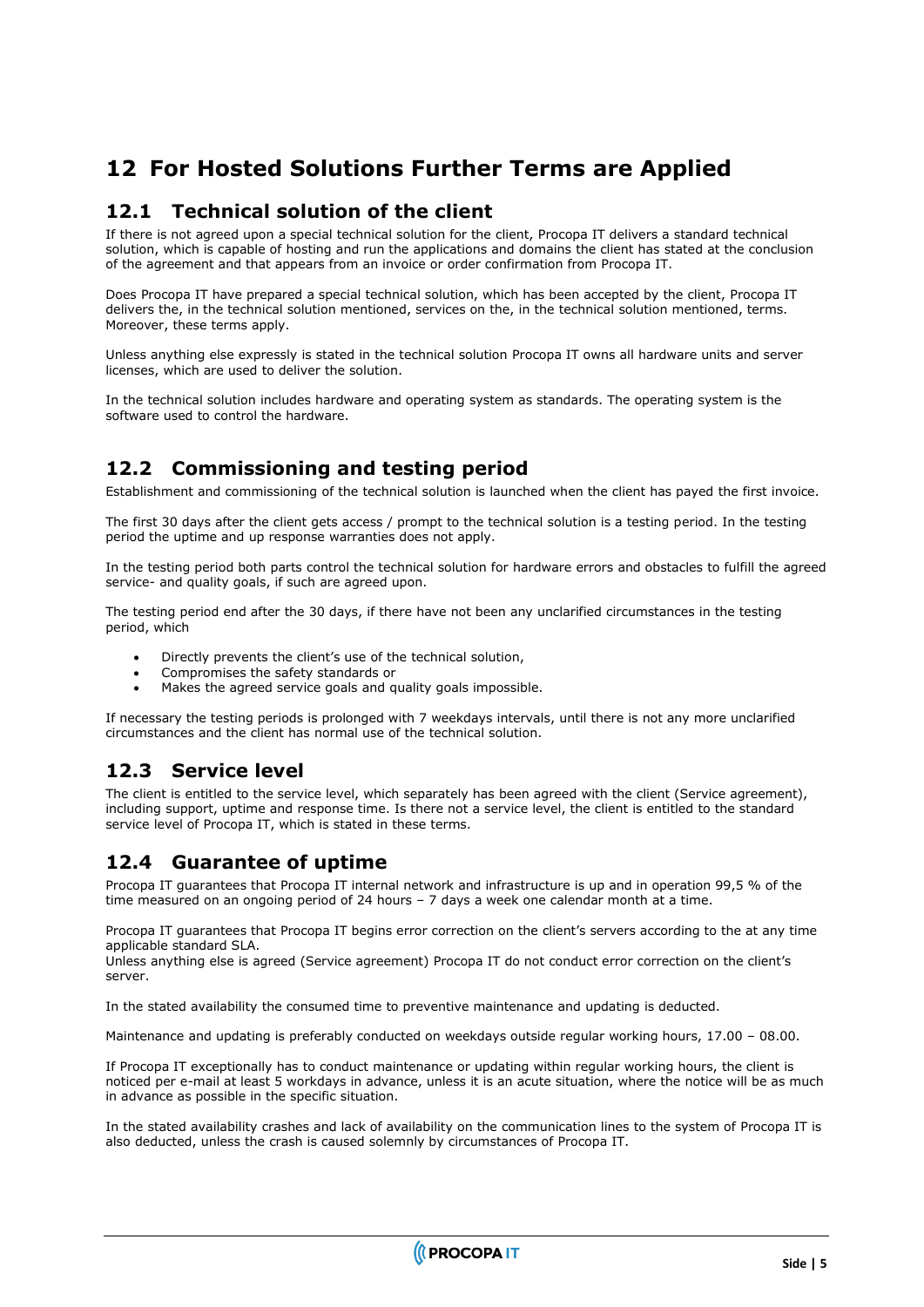#### <span id="page-5-0"></span>**12.5 Applications of the client (software)**

The client operates the applications by himself unless anything else I stated in the Service agreements of Procopa IT.

The client' applications includes applications/homepages, which are run by the technical solution and are for the client's or the client's users / customers and necessary aid applications.

Procopa IT is not responsible for updating and maintenance of the client's applications, unless Procopa IT expressively has assumed such responsibility, fully or partially.

The client warrants before Procopa IT that the client has all the necessary licenses for the client's own applications, which at any time is on the hardware that is included in the technical solution.

The client is committed to ongoingly maintain and indemnify Procopa IT for all claims caused by lack of or insufficient licenses.

If Procopa IT demands it, the client has to present a declaration from the producer of the application about how and in what extent the application is optimized to server operation.

The client is solely responsible for all crashes and extra work caused by the client's applications.

The client is also solely responsible for crashes and performance degradation caused by extraordinary traffic to the operating configuration. Extra work for Procopa IT in connection with this is invoiced to the client.

#### <span id="page-5-1"></span>**12.6 Traffic**

The hosting of Procopa IT does not include settlement of traffic. Procopa IT reserves the right to introduce this with 3 months' notice to the client.

The client is aware of the fact that the servers of the client does not get limited on the bandwidth, so that it is possible, under optimal circumstances, for the server to pull up to switch port or LANcard maximum.

Immediately when a technical solution is put into use by the client, the client is liable for all traffic to and from the server, no matter the purpose, intentionally or unintentionally. The client is not liable for traffic caused by backup routines within the network of Procopa IT.

Procopa IT can shut off the access to the customer's technical solution if used for non-agreed purposes, including for the storage of material that violates the rights or purposes of others for which the technical solution is not approved. Procopa IT can delete illegal material from Procopa IT's own operating environment without notice.

#### <span id="page-5-2"></span>**12.7 Insurance**

Procopa IT assures solely the network and equipment of Procopa IT. It is the client's own responsibility to assure own data and own equipment both on the client's own address and in the Hosting center of Procopa IT.

#### <span id="page-5-3"></span>**12.8 Virus**

<span id="page-5-4"></span>Procopa IT does NOT scan the client's applications for viruses etc. This service can be bought separately.

#### **12.9 Backup**

<span id="page-5-5"></span>Procopa IT does NOT take backup of the client's applications or date. This service can be bought separately.

#### **12.10 Rights**

Procopa IT does not have the rights to the client's data. All rights to the technical solution – except from the rights to the client's applications – belongs to Procopa IT, whether or not the client has contributed with ideas / inputs / tests etc. to establish the technical solution.

#### <span id="page-5-6"></span>**12.11 Processing of personally identifiable information**

The client has the responsibility to comply the titles of the "Danish Law of Personal Data - Persondatalov" about application of personally identifiable data, including:

To ensure that the client legally can register personally identifiable data in the configuration.

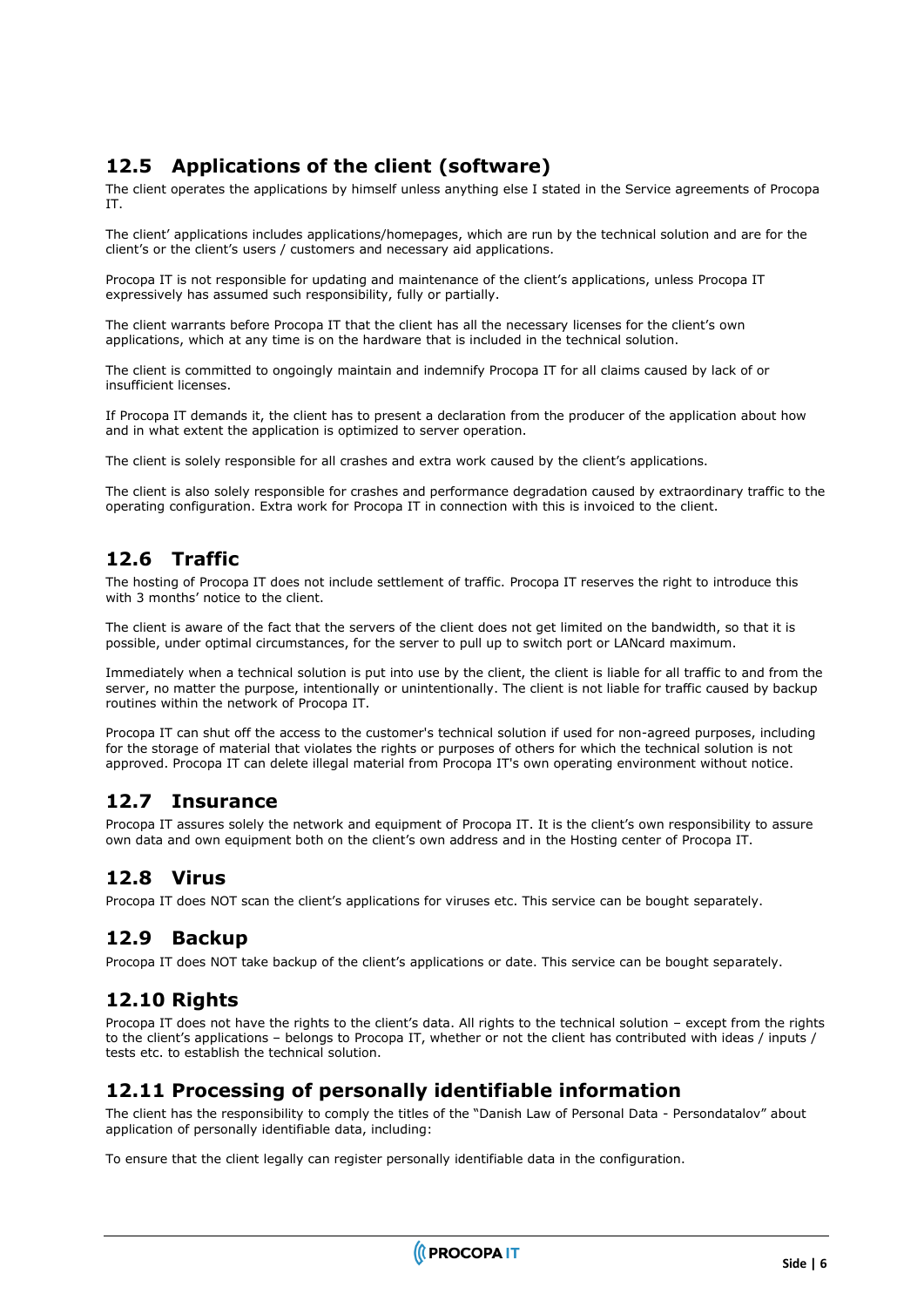To ensure the consent of third part to register, if it is necessary.

Within the, by law, provided deadlines to answer inquiries about insight / extradition of registered information. To ensure that data is maintained and deleted if necessary.

#### <span id="page-6-0"></span>**12.12 Data processor**

Procopa IT solely occurs as data processor in relations to the client. Procopa IT solely acts after instructions from the client Procopa IT has to make the necessary technical and organizational security measures towards the data of the client accidental or illegally is destroyed, lost or degrades and towards them coming to the knowledge of unauthorized, misused or moreover processed against the Danish Law of Personal Data.

Procopa IT is not responsible for security weaknesses in the client's applications, because Procopa IT does not conduct security checks of these applications.

Procopa IT has to, upon request of the client, give the client sufficient information for the client to ensure that the mentioned technical and organizational security measures are made.

#### <span id="page-6-1"></span>**12.13 Extradition of data**

When the client is noticed by 5 workdays in writing asked to extradite the data, Procopa IT has to deliver the data of the client. The delivery is by a relevant IT-readable media in a, by the client, chosen data format. The price for the extradition of data constitutes consumed time.

After the termination of the agreement Procopa IT can only after specific agreement with the client store copies of the client's data, except for data on backup.

#### <span id="page-6-2"></span>**12.14 Responsibility and limitation of liability**

Unless anything else is agreed, the client is solely responsible for any use of the technical solution including the access to the technical solution and the client's applications and the processing of data.

The client is solely responsible for the data, which is stored in the database belonging to the applications, their alterations, possible deletion etc.

Procopa IT is not responsible for lacking access to the technical solution, which is caused by:

The client's IT-environment does not support / makes access possible to the technical solution Problems with the client's internet access no matter the cause.

General problem with phono communication e.g. Broken cables, too much traffic etc.

Circumstances of such extraordinary circumstances that Procopa IT or the sub supplier cannot control and what, with the conclusion of this agreement, could not be foreseen reasonably or should have foreseen and not could have avoided or overcome.

If nothing else is stated in the agreement Procopa IT is responsible after Danish Law. By software delivery the responsibility of Procopa IT is limited to the responsibility that the supplier of software has assumed with end customers. By hardware delivery the responsibility of Procopa IT is limited to the responsibility that the supplier of hardware has assumed with end customers.

Procopa IT is not responsible for indirect loss, consequential damages, operational loss, loss of data and expenses to reestablish of those and loss of profit, whether or not it is caused by gross or simple negligence.

Whether or not the above the responsibility of Baes Data cannot under any circumstance exceed DKK 25.000 per year.

Procopa IT assumes product liability according the at any time applicable imperative legislation on this. Additionally, Procopa IT does not assume any product liability.

#### <span id="page-6-3"></span>**12.15 Prices and their regulation**

Services that are not expressively stated in these terms /and the description of the technical solution are invoiced and paid for separately.

All prices are specified in Danish Kroners excl. VAT and charges, which is added by invoicing.

Procopa IT is entitled to alter the prices, interests and terms, applicable for the products and services. The client is entitled to – with 3 months' notice – to be informed about alterations in the prices, interests and terms, applicable for the products and services, delivered to the client.

All ongoing payments for the products and services delivered by Procopa IT is index-regulates once a year.

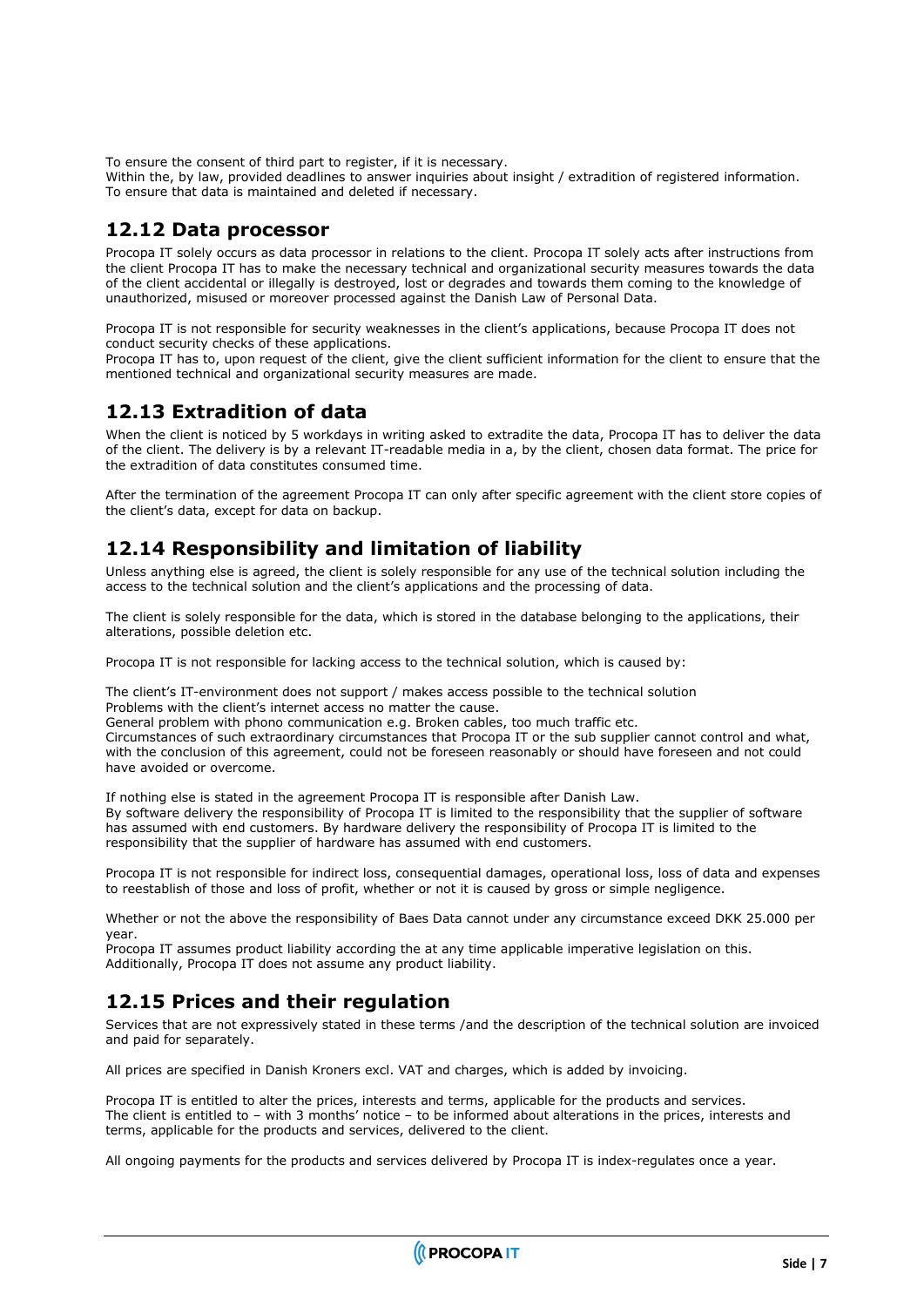Procopa IT is entitled to, without notice, regulate the price on products and services, as a result of public taxes and charges and alterations in the prices of the supplier to Procopa IT.

If Procopa IT regulates the prices, the client can terminate the agreement of operation and maintenance of the technical solution with 3 months' notice.

#### <span id="page-7-0"></span>**12.16 Communication**

Procopa IT can use the client's e-mail for all communication, including service notices, demands and payment reminders and announcements of news and other services which Procopa IT provides.

<span id="page-7-1"></span>All inquiries about agreement issues to Procopa IT is to be by e-mail.

#### **12.17 Termination, repealing and end**

The agreement of operation, maintenance or hosting of the client's technical solution can by the client be terminated with 3 months' notice til the end of a calendar month, unless anything else is stated in the main document of the agreement.

If the client does not pay a due monthly fee or other amount due to Procopa IT, Procopa IT has the right to close the client's access to the technical solutions / domains. Closing requires that the client has not paid the due amount 10 days after receiving a payment reminder.

Access to the client's technical solution can first be established again, when the client has paid all due amounts, including all expenses.

Procopa IT is – without responsibility – entitled to close the internet access / the technical hosted solution, is Procopa IT has been aware of material on the hardware of the technical solution which conflicts with Danish Law, basic legal principles or against the rights of third part.

Where clear evidence is presented for Procopa IT the access can be closed without notice. In other cases, Procopa IT has to give the client notice of 3 weekdays to get the conditions in order or document to Procopa IT that the client is entitles to host the disputed material.

The technical solution of the clients cannot be used to operate business with pornography / offensive content or gambling.

#### <span id="page-7-2"></span>**12.18 Assistance and termination by Procopa IT**

At termination, repealing and ending Procopa IT has to at the client' request deliver the following to the client or third part appointed by the client:

a) all of the client's data I a chosen by Procopa IT, recognized – readable – data format.

b) all applications etc. belonging to the client.

c) hardware belonging to the.

Procopa IT has liens. Delivery happens when the client has paid all due amounts to Procopa IT. Procopa IT has to, on request from the client, provide further assistance in relations to the settlement of this agreement. This assistance Procopa IT settles with the client at the at any time applicable price for assistance of the concerned service. Procopa IT can before the assistance is provided require security for the payment.

#### <span id="page-7-3"></span>**12.19 Secrecy**

The parts and their personnel, sub suppliers and counselors have to assume unconditional silence in regards to any information about the trade secrets, business concepts, business relations of the other part and other confidential conditions, which comes to their knowledge in connection with the establishment, operation and settlement of this agreement.

Is the client a public authority or subjected to confidentiality, the client's personnel still have to comply the regulations of confidentiality and secrecy.

The secrecy does not include (I) lease with written permit from the protected part, (II) lease which is required by a public authority in accordance with applicable law and (III) lease for use by solution of a conflict between the parts.

The parts can only store, use and communicate the above-mentioned information as part of fulfillment of their obligations with each other.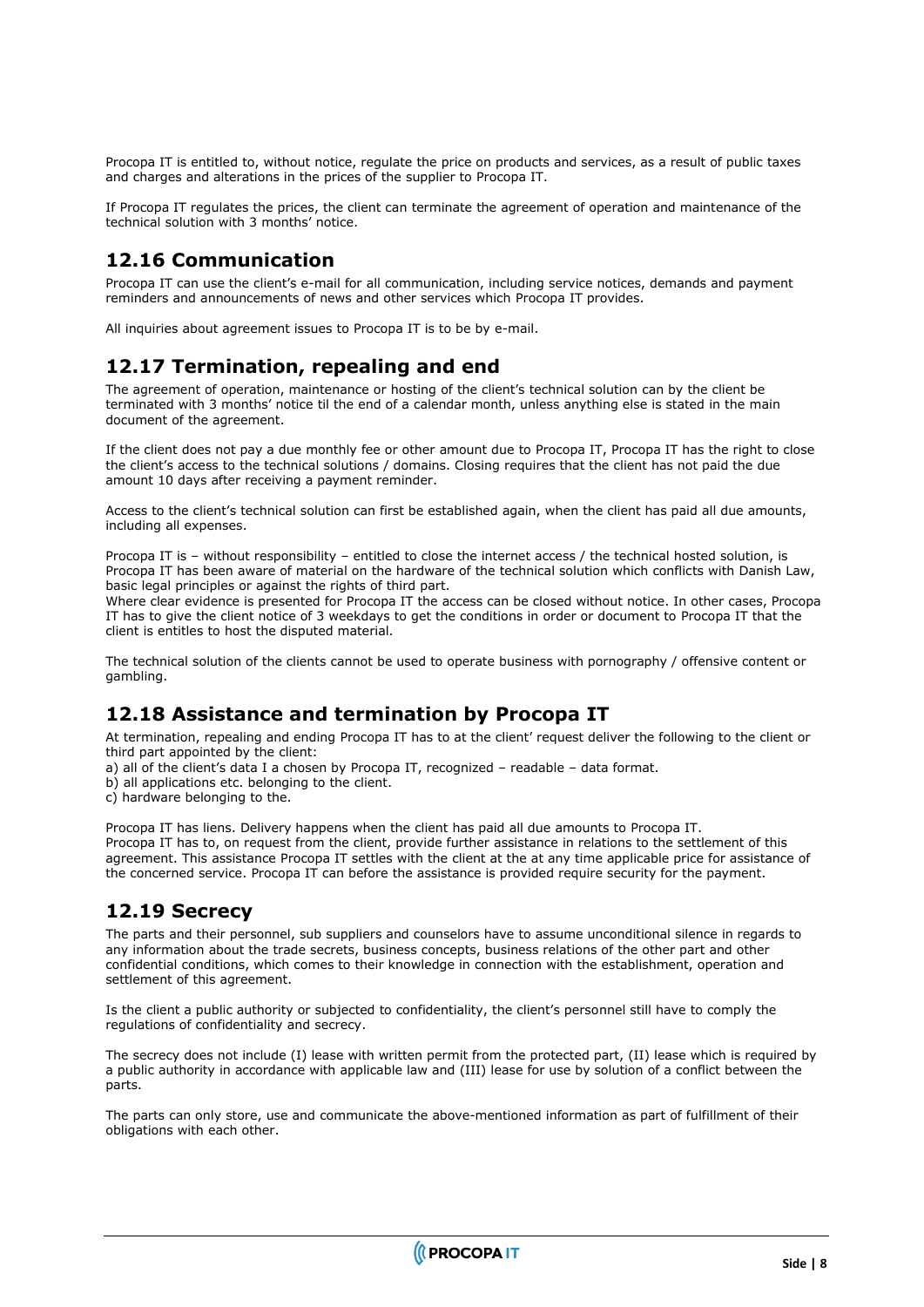#### <span id="page-8-0"></span>**12.20 Transfer of the agreement**

Procopa IT can freely transfer the rights and / or obligations of the agreement to third part without prior written consent from the client. Procopa IT can also apply sub suppliers to fulfill this agreement fully or partially.

<span id="page-8-1"></span>The client can solely transfer the access to the technical solution to third part in connection with a real merger.

#### **12.21 Bankruptcy etc.**

At the bankruptcy, end or other conditions which can be considered as, the client can demand the data delivered without notice.

#### <span id="page-8-2"></span>**12.22 Applicable law and disputes**

The agreement of the parts is subjected to Danish Law and where nothing else is stated Danish law general rules is applicable in the mutual relations.

Disagreements between the parts about the fulfillment of the agreement, including the interpretation or filling of these terms can be submitted before the ordinary courts.

#### <span id="page-8-3"></span>**12.23 Data protection**

Information about the client will be stores and / or transferred in strict accordance with applicable laws about data protection.

#### <span id="page-8-4"></span>**12.24 Force majeure**

Procopa IT is entitled to cancel orders of buyers or postpone the effecting of these and is moreover free of responsibility for the lack, inadequate or delayed delivery, which is fully or partially caused conditions, which Procopa IT can be held responsible for, like rebellion, disorder, war, fire, public regulations / injunctions, strikes, lockouts, slowdowns, lack of transportation, supply shortages, lack of telecommunications, illness or delay of or defects with deliveries from supplier, mishaps in production or testing or lack of energy supply. All competences of the clients are suspended or lapse in such cases. The buyer can neither in case of cancellation nor postponed effecting demand compensation or moreover make demands to Procopa IT.

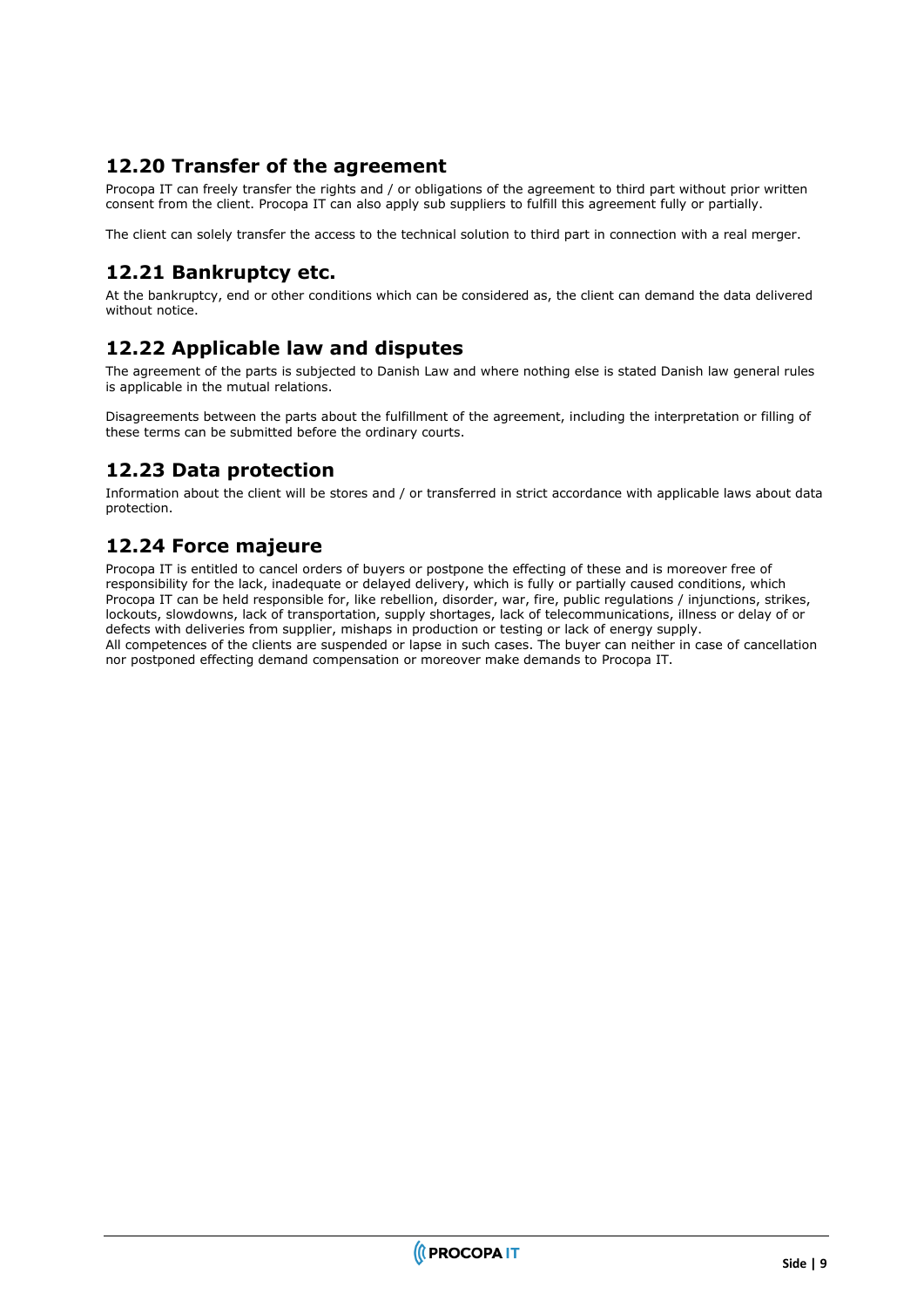### <span id="page-9-0"></span>**13 General Sales and Delivery Terms for Connectivity**

#### <span id="page-9-1"></span>**13.1 Application and validity**

These general sales and delivery terms (hereinafter the terms) shall be considered as an integral part of all offers and agreements for the delivery of Procopa IT (hereinafter BD) services, unless expressly departed from by another written agreement between the customer and BD (hereinafter the parties) .

The client's indication of special or general terms in the tender documents, order, acceptance, purchase terms, etc. shall not be considered as a derogation from the terms unless the BD expressly agrees in writing. The terms supersede all BD's previous sales and delivery terms.

#### <span id="page-9-2"></span>**13.2 Appendices and priority**

The appendices listed in the appendix to the product conditions are included as an integral part of the product terms and thus of the agreement.

In the event of discrepancies between the content of the product terms, conditions and contents of the appendices, the terms of the product terms and then the terms, unless otherwise specifically agreed, prevail.

#### <span id="page-9-3"></span>**13.3 Definitions**

Terms defined in the product conditions also apply as defined terms under these conditions.

The definitions given apply, irrespective of the grammatical form the defined terms are used in.

The agreement is the product conditions and terms together.

Working day is Monday to Friday, excluding holidays, Christmas and New Year's Eve and the Constitution. The terms mean these general terms and conditions of sale and delivery.

Day means calendar day.

Establishment fee is the payment to establish the services as specified in the product terms. Part means the client or BD.

The product conditions are the specific product conditions and associated attachments that apply to the specific services.

Service charge means the payment for the services stated in the product terms.

<span id="page-9-4"></span>The services are the agreed benefits stated in the product terms.

#### **13.4 Services**

BD must deliver the agreed services.

The delivery of the services is conditional upon the client fulfilling his obligations under the agreement. BD is not responsible for any defects in the services that are caused by liability for which the client is responsible. Unless otherwise expressly agreed, any indication of delivery times is an expression of expected delivery time, which BD will try to fulfill without delay, however, constitutes a breach of the agreement.

#### <span id="page-9-5"></span>**13.5 Amendments of services**

Both parties can make a request for changes to the services in accordance with the guidelines below. Until a change is accepted by both parties, BD, unless otherwise agreed in writing, shall continue to fulfill its obligations under the agreement as if the request for amendment has not been submitted.

Neither party is bound by a change request until the requested change is accepted by both parties. Changes due to legal requirements must always be accepted. The implementation of changes does not otherwise change the terms of the agreement, unless expressly agreed in writing between the parties. All amendments and acceptance thereof must be in writing.

#### *Client requests*

The client may, through a written amendment request, request that BD make a change of one or more of the services and delivery thereof.

The BD must actively deny the request for amendment or actively estimate the expected costs associated with preparing a solution proposal within 10 working days of receiving the customer's request for amendment. The estimates in question must be based on the estimated time and BD hourly rates stated in the product conditions. The estimate is sent to the customer's approval. If the subsequent draft proposal is accepted, BD's fee - if any will be canceled for the preparation of the solution.

Upon receipt of the client's approval of the estimate, BD must initiate work on the solution proposal and submit the solution proposal to the customer within a reasonable period of time. The solution should include contain a detailed description of the solution, price of the solution and other consequences. The solution proposal must form the basis for the parties' decision to accept an amendment request.

BD is entitled but not obliged to comply with a change request from the client. If BD in the solution suggests that

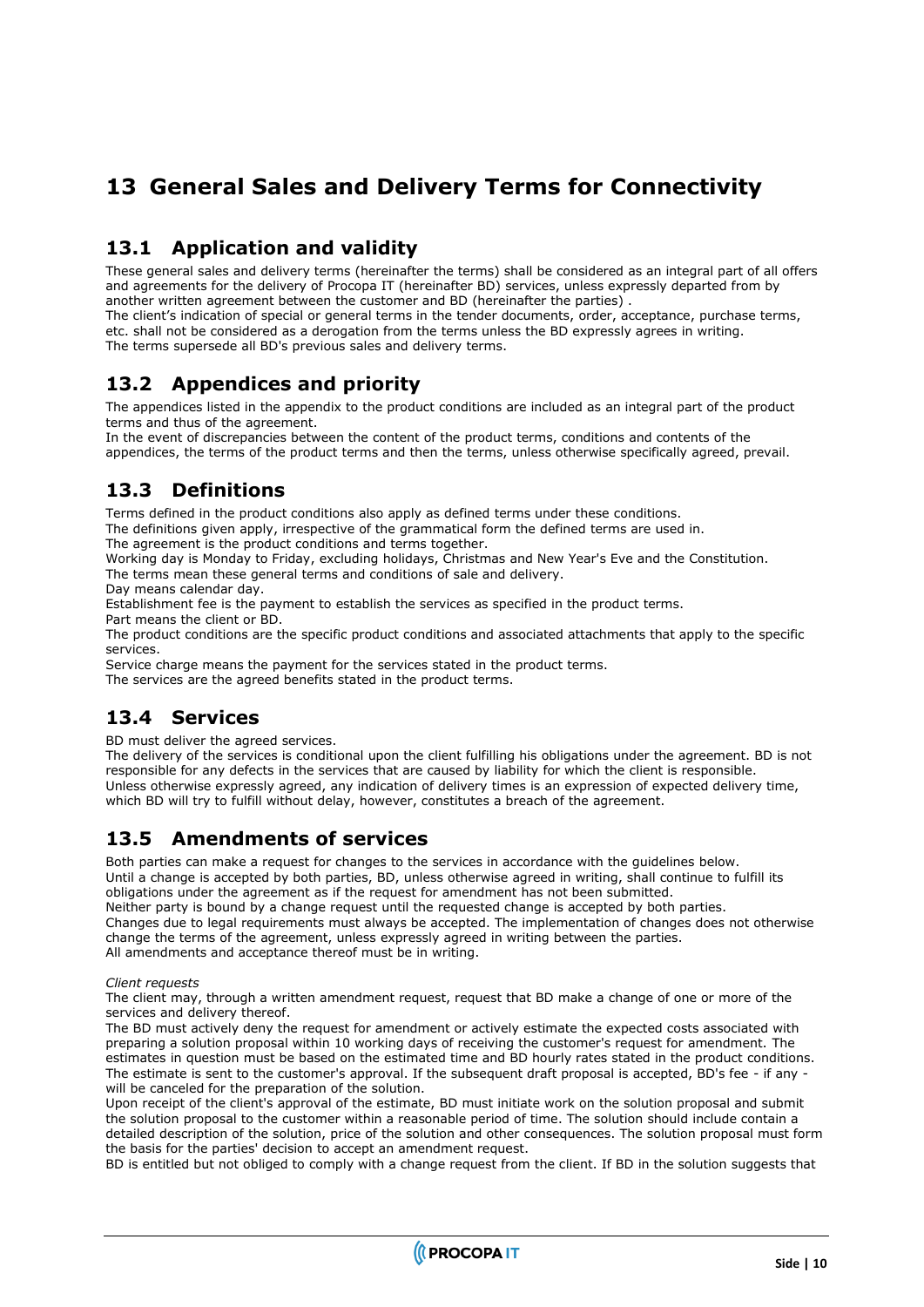the change cannot be completed due to technical, functional or other reasons, BD may refuse to comply with the request for amendment.

If a solution proposal is not accepted by the customer, or BD according to point 5.7.4 demonstrates that the amendment cannot be implemented, BD may charge a reasonable fee covering the preparation of the proposal. The fee shall be calculated on the basis of the time consumed and the hourly rates stated in the product conditions.

#### *BDs requests*

If BD wishes to make changes to the services or delivery thereof, BD must submit a written request for change to the customer. The amendment request must contain a detailed description of the proposed change, including possible consequences.

Without unnecessary delay and usually no later than 10 working days after receipt of the request, the client must notify BD whether the request for change can be accepted by the client.

The client accepts all changes which, according to BD's reasonable assessment, are beneficial to the services and their delivery, provided that (i) the client's rights and obligations under the agreement are not adversely affected, (ii) there are no negative consequences for the client in connection with its compliance with applicable legislation and (iii) there is no increase in the establishment fee or annual service charge.

Notwithstanding the foregoing, BD shall be entitled, without a change request to the client, to maintain, optimize, modify, improve, etc. Its infrastructure and delivery of services, provided that such actions (i) do not affect the client's rights and obligations under the Agreement negatively, (ii) does not have any negative consequences for the client in connection with this compliance with applicable law and (iii) does not increase the establishment fee or honest service charge.

#### <span id="page-10-0"></span>**13.6 Establishment fee, service charge and hourly rates**

Establishment fee, service charge for the services and hourly rates of BD are stated in the product conditions. Notwithstanding this, the prices for the travel time, including driving, must be DKK 5 per km. The price for travel time outside bridged islands in Denmark must be agreed separately.

<span id="page-10-1"></span>All prices are stated exclusive of VAT, other taxes, duties, fees or similar.

#### **13.7 Price adjustment and payment terms**

The service charge is indexed each year per. January 1st with the increase in the net price index as published by Statistics Denmark per. October 1st of the previous year.

The establishment fee is payable at the time of the agreement's conclusion with 14 days payment deadline. BD's terms of payment are prepayment of the service charge for the agreed period. The initial payment of the service fee is at the time of the conclusion of the agreement and is intended to cover the period from the date of the agreement to the second month or quarterly payment, depending on the chosen payment rate. The service charge will then be due for payment on the 1st of the month at monthly and quarterly payments each January, April, July and October.

BD bills work after the expiration of months, on the basis of actual time taken according to the hourly rates in BD's general terms of service. The deadline for payment is 14 days. Any driving time is calculated as actual time spent. For work outside 08.00 - 16.00 on working days, a surcharge of hourly rates of 100% is charged. In case of calls outside 08.00 - 16.00, a call will be charged.

Rewards for travel, stay and consumption are settled at the actual cost of the documents, plus an administrative fee of 10%.

Other costs associated with performing tasks for clients - including material costs and / or other external expenses, use of special software - invoiced separately with a 25% administration fee.

In case of late payment, interest arrears are attributable to the interest rate interest rate laid down in the Interest Act from the due date.

#### <span id="page-10-2"></span>**13.8 Obligations of the client**

The client is obliged to make payment in accordance with the above point 13.6 and 13.7. Any breach of the customer's payment obligation is deemed to be material.

The client is responsible for compliance with the law applicable to the client's business, including the use of the services.

The client shall ensure that the client's equipment used in connection with the use of the services is CR-labeled in accordance with applicable rules and, in addition, meets the requirements of any applicable law. If the client's equipment causes interference with BD's delivery of the services, the client is obliged to immediately disconnect the interfering equipment and, if necessary, take any other appropriate countermeasures. At the BD's request, the client shall disclose the information about the client's connected equipment, which BD may find necessary to fulfill its obligations to both the client and other clients.

The client shall at all times indemnify BD for expenses, costs and losses caused by the client's failure to fulfill his obligations, including the obligations stated in the product conditions.

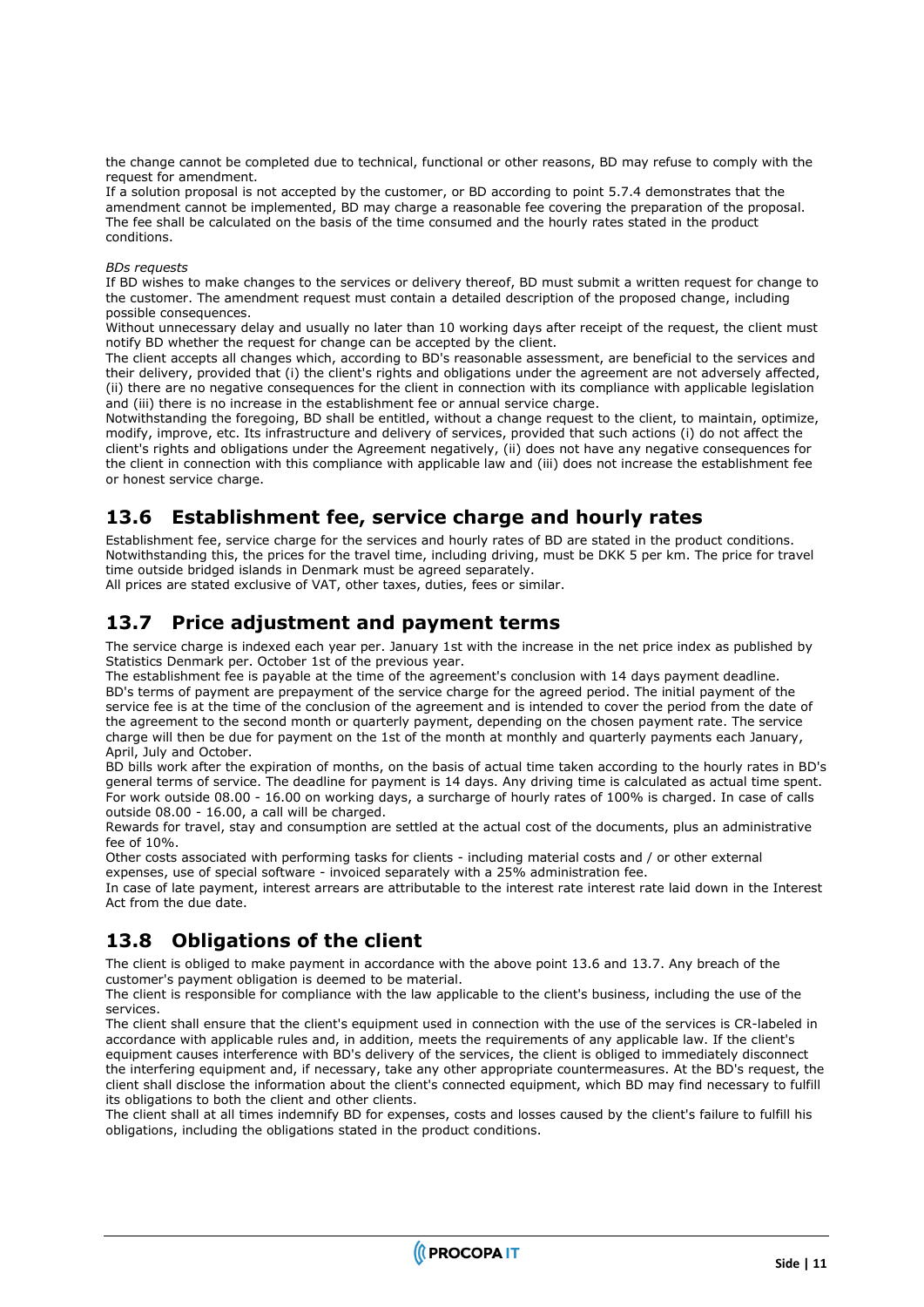#### <span id="page-11-0"></span>**13.9 Errors and shortcomings in the services**

BD remedies errors and shortcomings of services when BD becomes aware of such.

Request for error can be obtained by contacting BD on phone +4570252425 or helpdesk@procopa.dk. The client must ensure that BD, for the purpose of debugging and malfunctioning, can immediately access unrelated access to relevant locations. The client is required to contribute to the failure, including the client's own equipment and own installations.

If, in the course of attempted malfunction, the defects are caused by conditions for which the client is responsible, the client shall show BD for the work performed in connection with the detection and malfunction of the defects and defects according to the time consumed and the product terms stated hourly rates.

### <span id="page-11-1"></span>**13.10 Liability and limitation of liability**

Subject to the agreement, each party may at any time advertise and make default on the other party in accordance with the general rules of Danish law.

If the client finds that BD does not deliver the Services as agreed, the client shall, without undue delay and no later than 10 working days after the client becomes or ought to become aware of the breach, report in writing to BD and specifically state how the client thinks BD is in breach of the agreement. BD will attempt to resolve the default within 10 working days. The remedy is calculated from receipt of the client's complaint and the specific statement of default. If BD remedies an alleged default, the client cannot exercise breach powers in relation to the alleged breach.

However, the client shall under no circumstances be entitled to claim claims against BD later than 12 months after the inadequate services have been delivered.

BD's liability to the client is limited to the client's direct loss as a result of BD's default. BD is in no case liable for the client's indirect loss, loss of profit, operating loss, customer loss, program loss, consequential loss, loss of data or reinstatement thereof. This applies regardless of whether BD knew or ought to know about the loss. Furthermore, BD is not liable for loss arising from interruptions, disturbances or changes to the services or delivery thereof deemed necessary for technical, maintenance or operational reasons or imposed by regulatory

authorities. BD's total liability for breach of the agreement amounts to a one-year service charge. If the agreement involves payment of establishment fee, BD's total liability for breach of the agreement is limited to an amount equal to

#### **13.11 Product liability**

<span id="page-11-2"></span>25% of the establishment fee.

BD accepts product liability in accordance with the Product Liability Act, to the extent that this law cannot be waived by agreement. BD disclaims liability for product damage on any other basis.

#### <span id="page-11-3"></span>**13.12 Repeal**

In the event of a party's material breach of its obligations under the agreement, the other party is entitled to terminate the agreement.

However, repeal can only take place after the offending party has sent a written notice to the defaulting party invoking the breach and providing a period of 20 working days from receipt of the notice to rectify the default and it is notified that the agreement may be terminated from the expiry of the period if the deadline is not respected. Where, due to the nature of the breach, it is not possible to rectify this, the agreement may be terminated without notice for improvement.

Among other things, there is considered to be material breach in the following cases:

- The client does not meet his payment obligations in time.
- The client interferes with the equipment of BD.
- The client connects his own equipment without having an express agreement with BD in this case.

- BD is disconnected from accessing its own facilities, equipment and installations for the purpose of troubleshooting, operation, maintenance, etc.

- The bankruptcy of a party, if the bankruptcy estate does not, on the basis of written request from the other party, without undue delay, indicate that the estate is a party to the agreement.

- A party's suspension of payments, opening of negotiations on a chord or significantly impaired economic conditions in general, endangering the correct performance of the agreement.

- A party's termination with the business to which the agreement relates or the occurrence of other circumstances that bring the proper performance of the agreement into serious danger.

#### <span id="page-11-4"></span>**13.13 Force majeure**

A party is not liable for failure to fulfill its obligations if the party can demonstrate that this is due to an obstacle beyond the control of the party and that the party could not be expected at the time of the conclusion or subsequent conclusion of the agreement to have taken the obstacle into consideration or have avoided or overcome it or its consequences.

As force majeure, inter alia, (non-exhaustive) war, civil war, rebellion, public restrictions, import or export ban, or